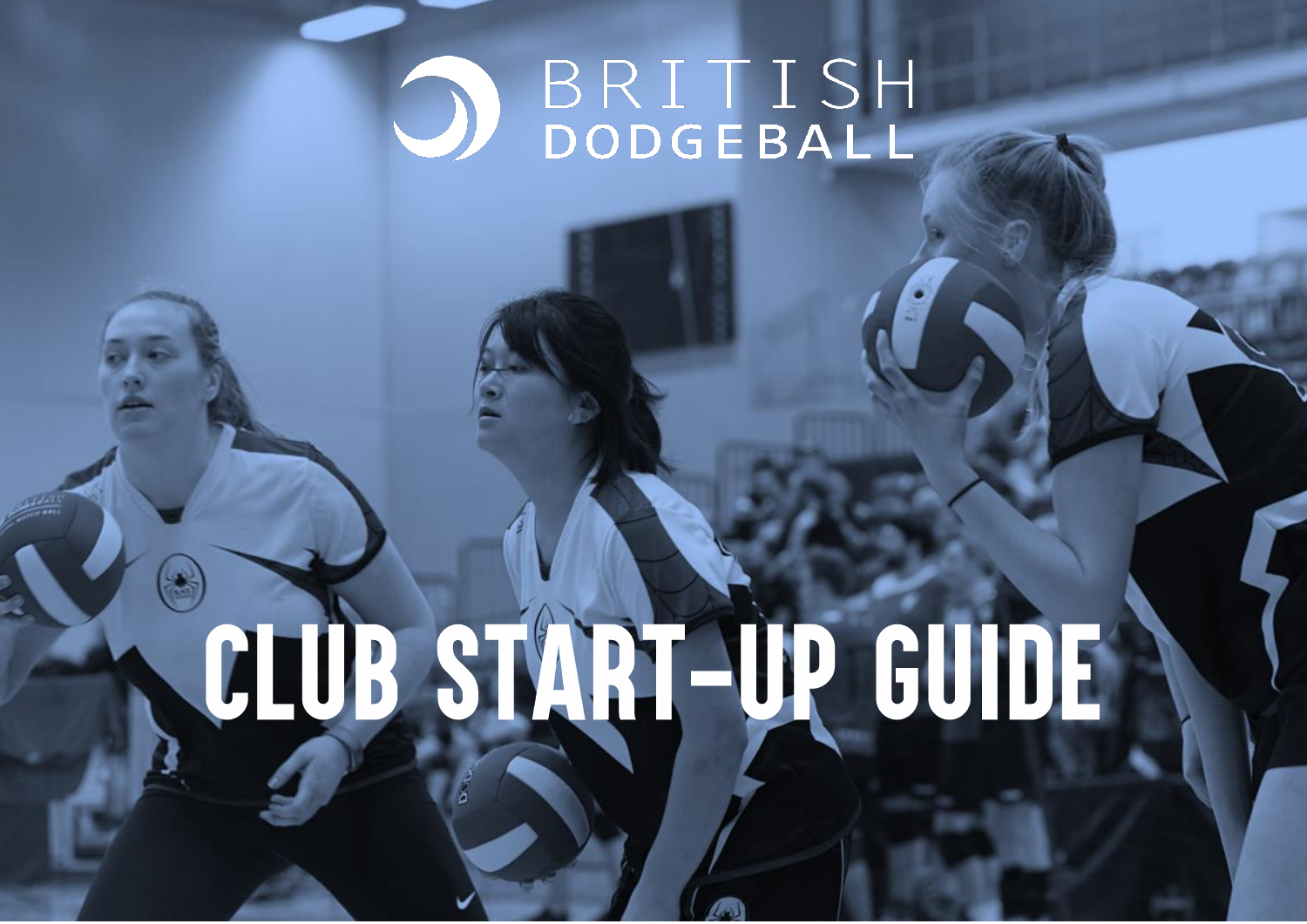## **CONTENTS**

| <b>SETTING UP A CLUB</b>                         | 3 |
|--------------------------------------------------|---|
| <b>CLUB START-UP CHECKLIST</b>                   | 3 |
| 1. Form a Committee                              | 3 |
| 2. Create your Club Documents                    | 4 |
| 3. Get the Necessary Qualifications / Training - | 4 |
| 4. Affiliate to British Dodgeball                | 6 |
| 5. Book a Venue                                  | 6 |
| 6. Get Some Dodgeballs                           | 6 |
| 7. Enter a Competition                           | 6 |
| <b>EXTRA POINTS</b>                              |   |
| 7. Get a Club Bank Account                       | 7 |
| 8. Apply for Funding                             | 7 |
|                                                  |   |

9. Market your Sessions - 7

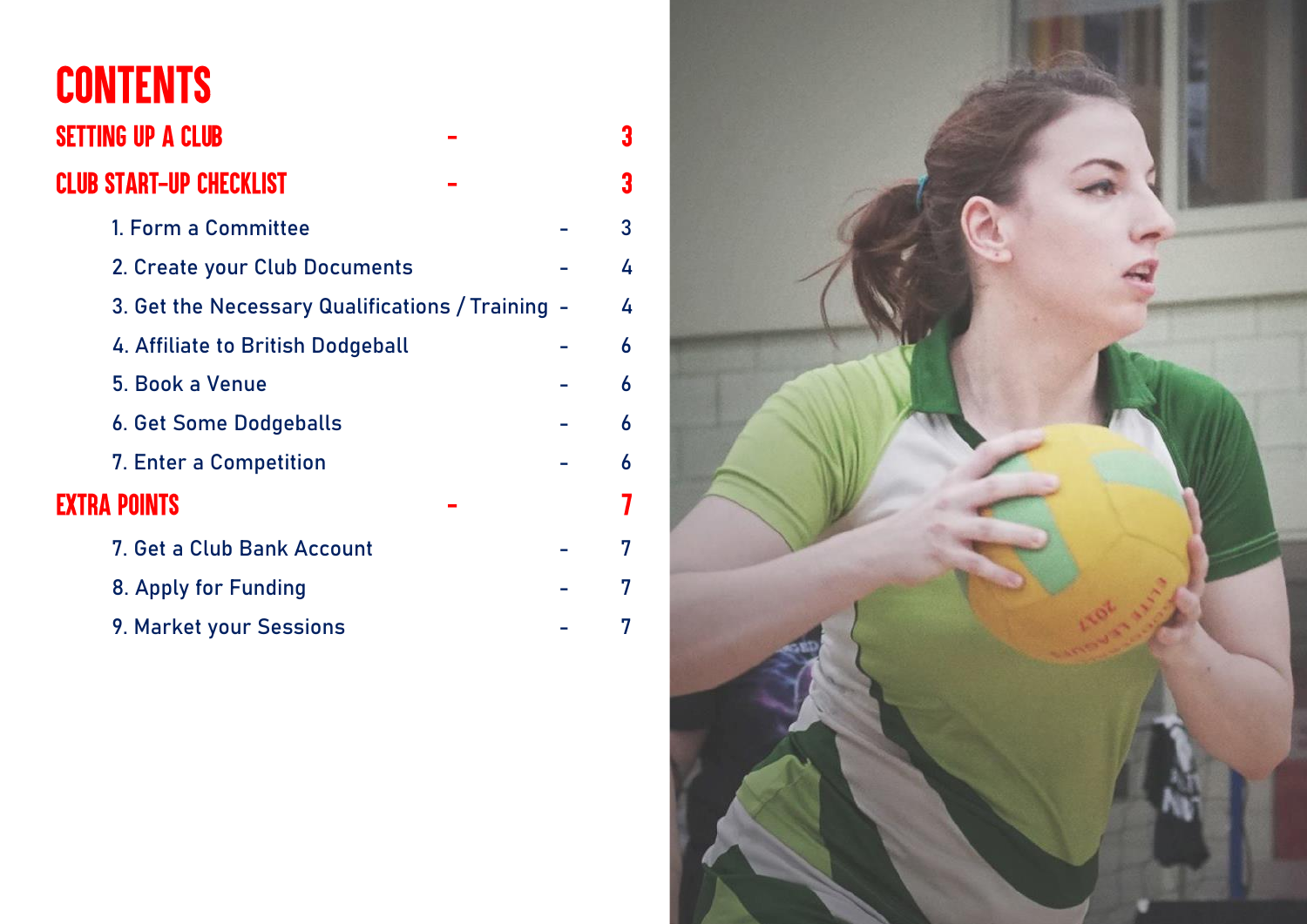## **SETTING UP A CLUB**

Setting up a club can be done easily using this quide as long as you have a group of people who are willing to put the effort in. Besides needing to advertise for players, link with local organisations, find suitable venues and timeslots, you need to make sure you have all the necessary legal requirements in place for regulated activity.

To help ensure clubs are well organised, operate safely and are successful long-term, British Dodgeball has created this guide to help you set up a new club. Please note that information pertaining specifically to junior clubs is in red, and information pertaining specifically to university, school or college clubs is in green.

For further assistance with setting up a new club, you can view th[e Club Matters online guide](https://www.sportenglandclubmatters.com/start-a-club-2/) or email our Development Manager - [aden@britishdodgeball.com.](mailto:aden@britishdodgeball.com)

### **CLUB START-UP CHECKLIST**

☐ **Committee formed** ☐ **Necessary training / qualifications** ☐ **Venue booked**

☐ **Club Documents in place** ☐ **Affiliated to British Dodgeball** ☐ **Equipment procured**

☐ Funding obtained ☐ Club bank account in place ☐ Advertising in place

#### **1. Form a Committee**

To operate effectively you need to form a committee. It is recommended that you have at least two positions at first – a chair and a treasurer. For many university clubs, it is also necessary to have a secretary. If you are setting up the club on your own, try to recruit these positions as soon as possible after setting up.

**Chair:** Committee lead. Spokesperson for the club.

**Treasurer**: Handles club finances.

**Secretary:** Performs club administration.

**Data Controller:** Handles personal information the club holds.

**Welfare Officer**: Ensures that the club is operating safely in terms of health and safety, equality and safeguarding – vital for junior clubs.

**Other recommended positions to fill asap are: Marketing Officer:** Handles the marketing of the club on social media and by communicating with other organisations e.g. schools. **Coach:** Lead coach, holds a **Level 2 British Dodgeball Coaching qualification** & [Enhanced DBS](#page-4-0)  [check](#page-4-0) + [safeguarding award](#page-4-1) if a junior club.

**Manager:** Handles logistics of tournament entry and competition.

Many other committee positions are available and should be assigned as your club grows (see our [committee handbook](https://view.officeapps.live.com/op/view.aspx?src=http://britishdodgeball.org/wp-content/uploads/2017/08/Committee-Handbook.doc) for more details).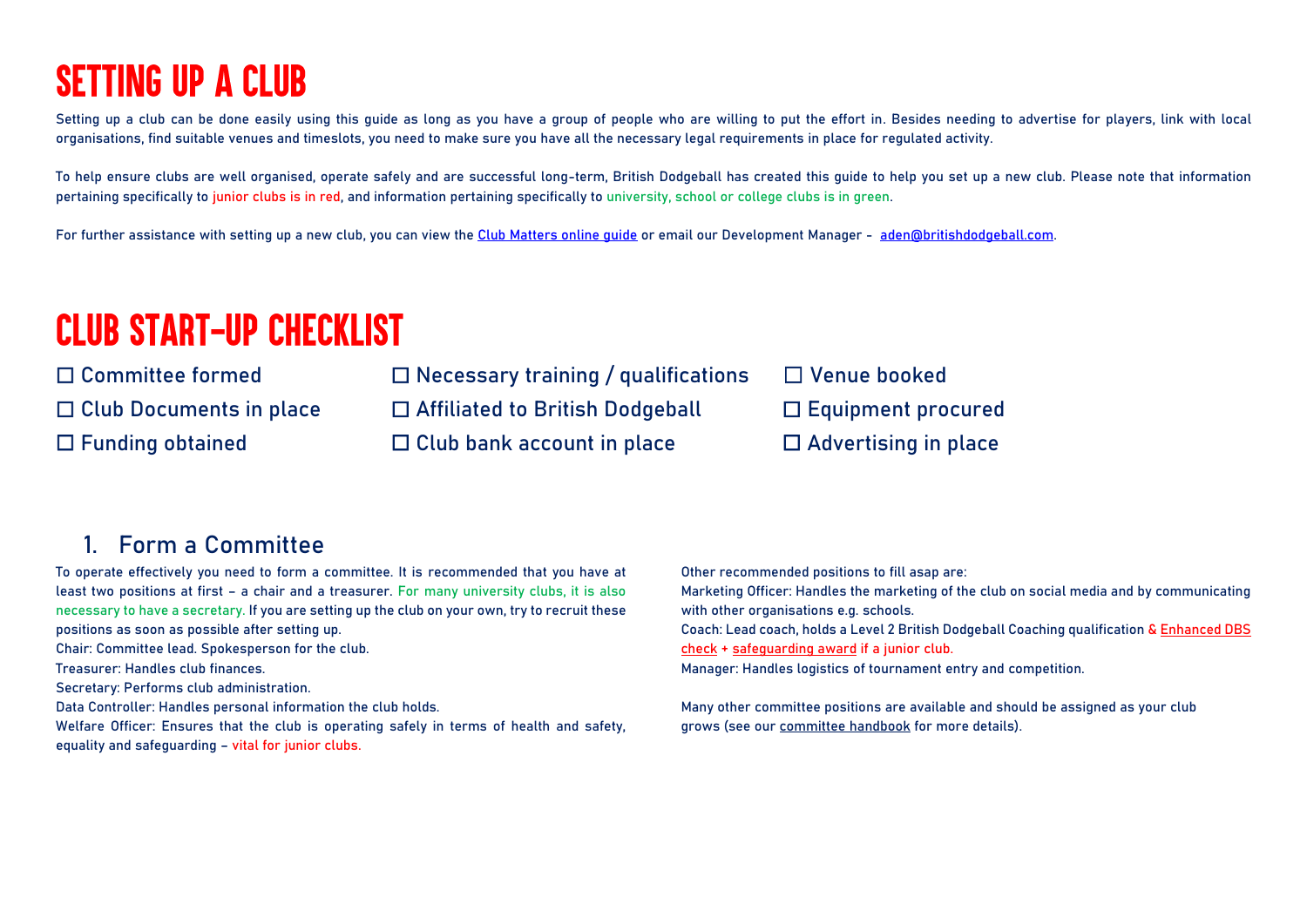#### **2. Create your Club Documents**

Club documents are necessary to outline who your club is and what its aims are. Some of these documents are necessary to have implemented before you start up whilst others are not essential when you first form (but should be made as the club grows to ensure safe operation). For clubs operated as part of a wider institution e.g. university, you should ensure that you follow your organisation policies which will already be in place.

British Dodgeball provide many of these as editable templates for your club's convenience on ou[r club support](http://britishdodgeball.org/club-resources/) page. It is essential that:

- **1.** You edit these documents so that everything contained within applies specifically to your club.
- **2.** You implement any policies or processes mentioned within these documents so that they accurately reflect your club activities.

| <b>Governance Documents</b>  | <b>Welfare Documents</b>               | <b>Data Collection</b>           |                                                                                                                                                   |  |
|------------------------------|----------------------------------------|----------------------------------|---------------------------------------------------------------------------------------------------------------------------------------------------|--|
| <b>Club Constitution*</b>    | Health and Safety Policy*              | Safeguarding Referral form*      |                                                                                                                                                   |  |
|                              |                                        |                                  | * documents should be in place before the club starts<br>sessions.<br>Red documents should be in place before the club<br>starts junior sessions. |  |
| <b>Committee Handbook</b>    | <b>Data Protection Policy</b>          | <b>Accident Record form</b>      |                                                                                                                                                   |  |
|                              |                                        |                                  |                                                                                                                                                   |  |
| <b>Club Development Plan</b> | Safeguarding Policy*                   | New Starter form*                |                                                                                                                                                   |  |
| Club Code of Conduct*        | <b>Equality and Diversity Policy</b>   | <b>Youth Player Consent form</b> |                                                                                                                                                   |  |
|                              |                                        |                                  |                                                                                                                                                   |  |
| <b>Induction Policy</b>      | <b>Accident and Injury Policy*</b>     | <b>Player Feedback form</b>      | All other documents are good practice to have in place.                                                                                           |  |
|                              | Disciplinary and Complaints Procedure* |                                  |                                                                                                                                                   |  |
|                              | Dodgeball Risk Assessment*             |                                  |                                                                                                                                                   |  |

#### **3. Get the Necessary Training / Qualifications**

#### **Coaching Qualifications**

A valid dodgeball coaching qualification is necessary for coaching dodgeball. British Dodgeball offer a range of qualifications ranging from an intro course to a Level 3 coaching qualification on our [courses page.](https://britishdodgeball.org/dodgeball-coaching-courses/)

**See which are right for your coaching needs:** [Introductory Workshop](http://britishdodgeball.org/british-dodgeball-introductory-workshop/)**:** For people who want to learn the basics of the sport. Ideal for: youth club workers, primary teachers

[Leaders Workshop](http://britishdodgeball.org/british-dodgeball-leaders-qualification/)**:** For young people aged 10-18 who wish to start their dodgeball coaching journey.

Level 1 [Award in Coaching Dodgeball](http://britishdodgeball.org/british-dodgeball-level-1-qualification/)**:** Gives knowledge in leading different types of groups through dodgeball-related activity in various settings.

[Level 2 Certificate in Coaching Dodgeball:](http://britishdodgeball.org/british-dodgeball-level-2-qualification/) This gives a thorough knowledge of the rules, how to coach skills to a range of ability-types and **qualifies you to lead sessions independently**. For club coaches and sports coaches. You must have completed the Level 1 to take this course.

[Level 3 Certificate in Coaching Dogeball:](http://britishdodgeball.org/british-dodgeball-level-3-qualification/) This is a top-level qualification which shows the coach holds a high level of both dodgeball and coaching knowledge. This is suitable for those who aspire to be club head coaches and international team coaches. You must have completed the Level 2 to take this course.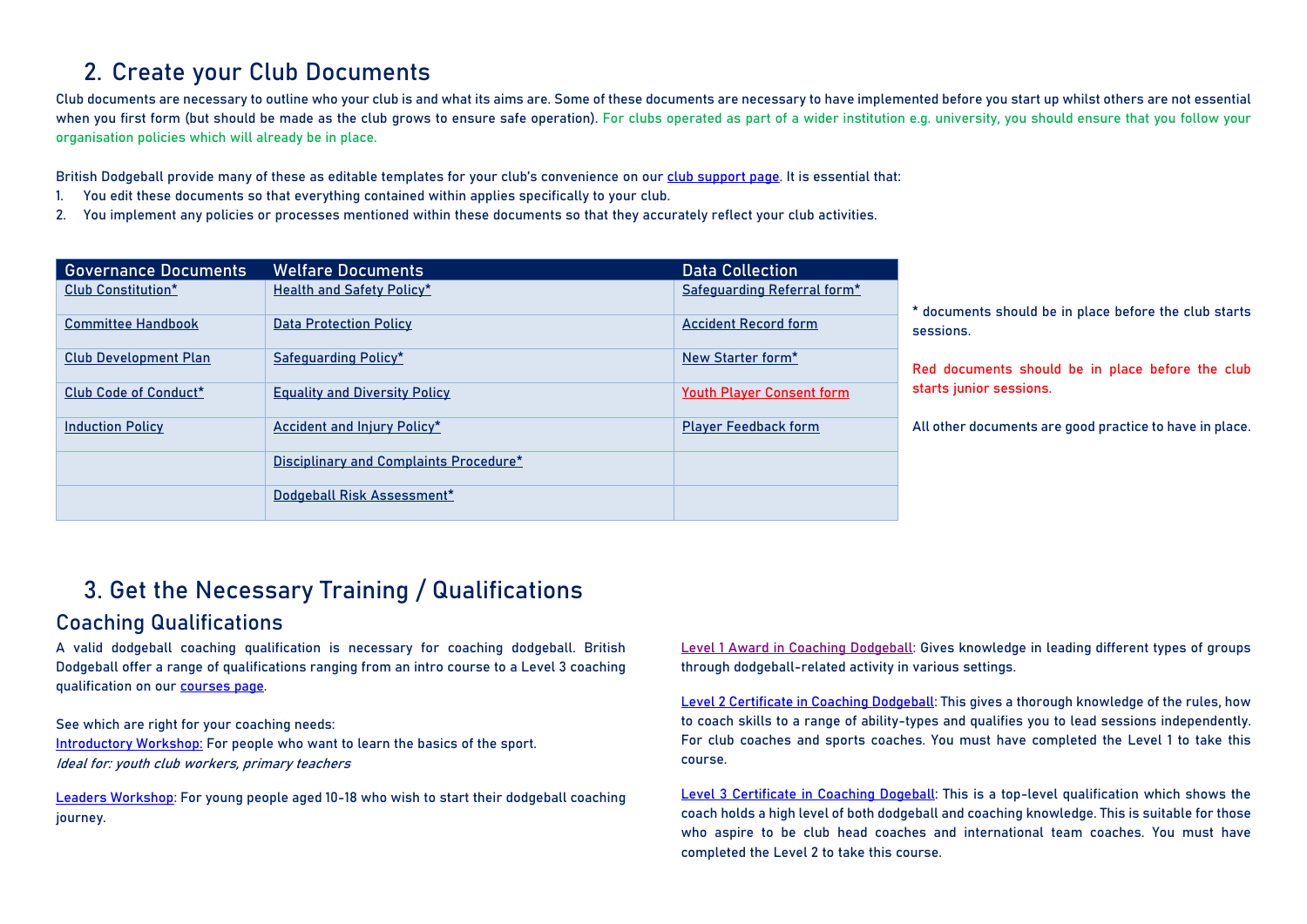#### **University/college/school-specific training**

Some institutions require committee members or staff to attend training sessions to ensure that the dodgeball club is well-run. These may involve safeguarding, good governance or financial training.

#### <span id="page-4-1"></span>**Safeguarding Training**

Safeguarding training is essential if your club works with children or vulnerable adults. Your coaches can complete the NSPCC's Child Protection in Sport online course [here.](https://www.nspcc.org.uk/what-you-can-do/get-expert-training/child-protection-sport-online-course/) This takes approximately 3 hours to complete online and costs £25pp. Safeguarding training can sometimes be accessed for free or part-funded through your **Active Partnership/local leisure trust/local council**; enquire to see if they can help. Find your specific Active Partnership [here](http://www.cspnetwork.org/your-csp) (England-only).

#### **First Aid Qualifications**

It is necessary to have at least one first aid-trained individual at your sessions if your venue does not provide this service. St John's Ambulance provide a range of [First Aid courses.](https://www.sja.org.uk/sja/training-courses/courses-for-the-general-public.aspx)  Enter your postcode into the website to find local courses. Again, see if your Active Partnership can help with funding or part-funding this.

#### <span id="page-4-0"></span>**Enhanced DBS Checks**

Check the flow chart on the next page to see what DBS checks (if any) are necessary for you. British Dodgeball offer [DBS checks for those in England and Wales, Access NI Checks](https://www.britishdodgeball.org/product/criminal-record-check/)  [for those in Northern Ireland and Disclosure Scotland checks for those in Scotland.](https://www.britishdodgeball.org/product/criminal-record-check/) This can be funded/part-funded through your County Sport Partnership in some cases, particularly if you are starting a new targeted session. Find your specific County Sports Partnership [here](http://www.cspnetwork.org/your-csp) (this applies to England only).



#### **What type of DBS check do you require?**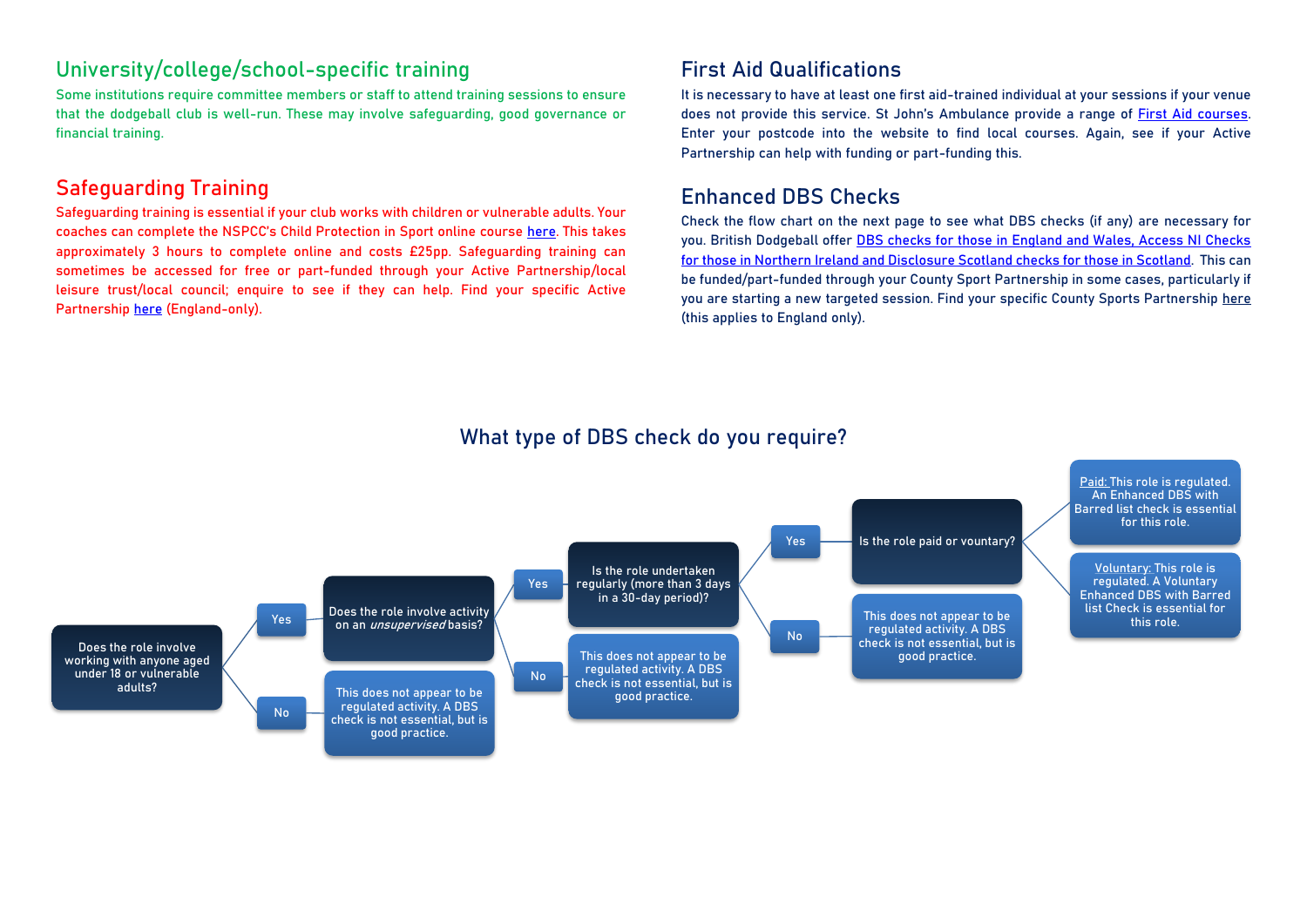#### **4. Affiliate your club and members to British Dodgeball**

Club membership costs £30 without public liability insurance or £60 if you require British Dodgeball to provide this. It is vital that you have public liability insurance for your sessions. There is a range of additional benefits that club affiliation to British Dodgeball provides:

- Access to regional and national community, junior and university leagues.
- A range of exclusive partner benefits.

Club membership is open to all clubs that have a designated contact, welfare officer, safeguarding policy and training venue. You do not need to participate in our leagues, opens or other events to become a member club. Each member club forms part of a wider British Dodgeball team that works together to support and develop the sport of dodgeball on a local regional and national level. To become a member of British Dodgeball, go to th[e Club Membership](https://britishdodgeball.org/club-membership/) page.

You will also have to register any club members as British Dodgeball members before they take part in any competitions; this costs £15per person. Adult playing in their first competition and all junior players can instead get [playing registration](https://www.britishdodgeball.org/playing-registration/) which is free of charge.

The next step is to book a suitable venue. Things you should consider when selecting a venue are:

**Cost:** Can you likely afford it if you have a few weeks of low turnout? **Size:** Is the venue big enough?

**Location:** Is the venue in an easy-to-reach area using cars, bikes and public transport? **Availability**: Is the venue available when you need it?

**Other services:** Does the venue offer equipment storage, first aid or other services.

Make sure to check alternatives to sports and leisure centres; often local schools are suitable as initial venues and can be cheaper than larger sports complexes. Alternatively, you could book a badminton court-sized space at a sports centre to play on, but make sure to inform the staff you won't be using it for badminton so there aren't any complaints.



#### **5. Book a Venue 6. Get Some Dodgeballs**

You can buy dodgeballs from our [shop](https://britishdodgeball.org/shop/). In a match, under 11's use 3 size 1 foam balls, under 13's and 15's use 5 size 2 cloth balls and under 17's & adults use 5 size 3 cloth balls.



#### **7. Enter a Competition**

**British Dodgeball host a variety of different competitions, ranging from leagues to open events Where 6 players can join up and have a go. Have a look at our [events](https://britishdodgeball.org/events/) menu on our website and sign up.**